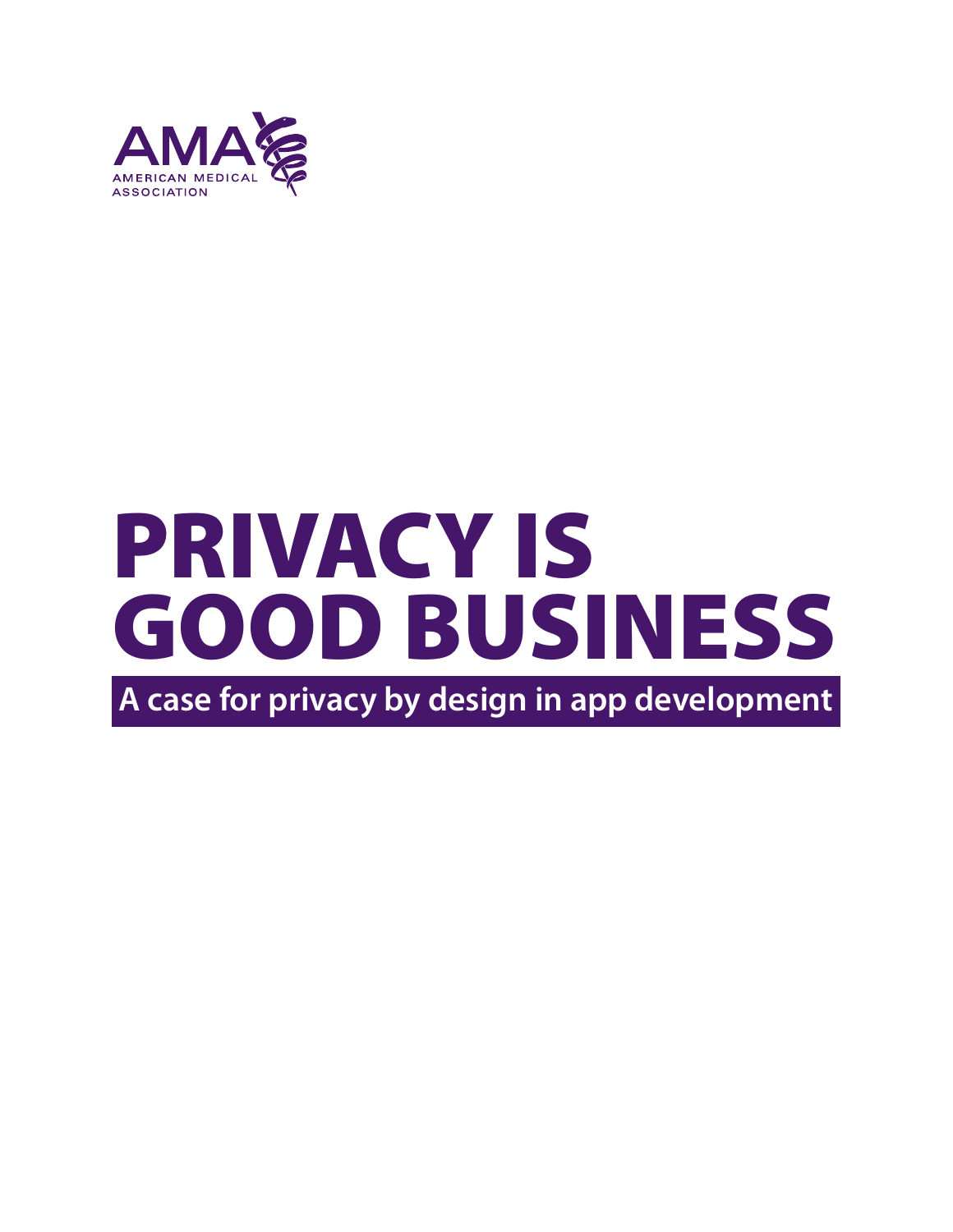# **Summary**

Our ability to collect and track health and wellness data in recent years has had positive benefits for a growing population of users across the United States. Physicians and care teams can more closely monitor known conditions and proactively engage with patients around their health concerns. Individuals can choose from a myriad of mobile applications ("apps") to manage their weight, monitor their blood sugar, access clinical and peer support for behavioral health, and much more. Researchers have access to more data that can be combined with socioeconomic and demographic information to aid in building predictive models or identify at-risk populations to improve access to and coordination of care. Federal regulation has also created pathways for individuals to download their medical records directly from their physician's electronic health records (EHR) onto one's smartphone.

However, as more data is collected and exchanged, there is often a lack of discussion around ensuring that individuals understand who is collecting that data, who they are sharing it with, what will be done with it, and whose responsibility it is to protect sensitive health data. This discussion is critical to advancing adoption of innovative health technologies, particularly if such technologies aim to improve health equity. Unfortunately, society is learning that greater access to digital heath information can have harmful consequences, whether intended or not. While none of us are safe from these risks, the impact can be particularly problematic when data is used to exclude or provide substandard care for those in historically marginalized communities. Examples abound. Health insurers have used information from wearable devices to deny claims for reimbursement, employers have used access to health information that employees may not be aware of to make employment decisions, and data brokers seek to collect more and more of this information to create in-depth profiles of individuals that serve as gatekeepers to opportunities for housing and more.

Through the development and release of its ["Privacy Principles"](https://www.ama-assn.org/system/files/2020-05/privacy-principles.pdf) in 2020, the American Medical Association seeks to provide guidelines for digital health data collection and equitable data governance. These guidelines aim to help technology developers navigate this space so that patients and clinicians can make informed choices about privacy. This paper seeks to help developers and implementers of mobile health apps put the Privacy Principles into action—strengthening patient and physician trust in those apps.

**Disclaimer:** This document is for informational purposes only. The satisfaction of any or all of the principles set forth herein shall not serve as the American Medical Association's assessment of the adequacy of an organization's privacy or security controls. It is not intended as medical, legal, or consulting advice, or as a substitute for the advice of a physician, attorney, or other professional. It does not address all possible legal and other issues that may arise with the acquisition or development of an application (app) or platform, nor does it consider issues related to app or platform integration with electronic health records (EHRs) or other health information technology products or services. The functionalities discussed herein will vary depending on the app or platform's design. Each app or platform developer will need to consider its particular circumstances and requirements, which cannot be contemplated or addressed in this document. App and platform developers and health care organizations using or recommending such tools should seek counsel from an experienced attorney. No endorsement is implied or intended by the American Medical Association of any third-party organization, product, app, platform, or service.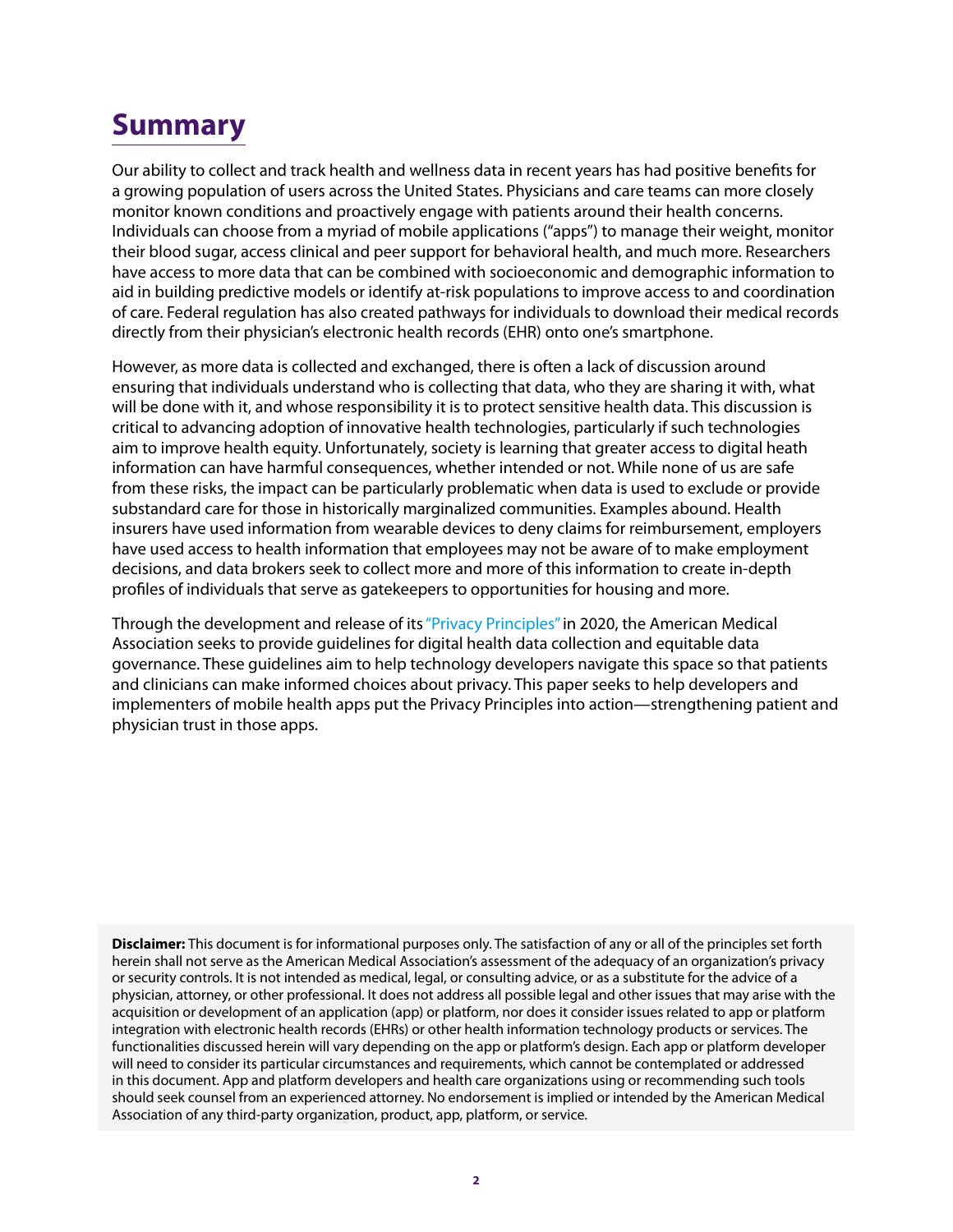# **Introduction**

The explosive growth of smartphone use, wearable fitness devices, and the ease by which apps can be built and integrated into the phones has made both receiving data and inputting data a norm in many consumers' daily habits. Users have grown accustomed to having the world at their fingertips via their phone. More and more, that world includes health-related data. As part of the recently rolled-out rules implementing the [21st Century Cures Act,](https://www.federalregister.gov/documents/2020/05/01/2020-07419/21st-century-cures-act-interoperability-information-blocking-and-the-onc-health-it-certification) patients also now have the right to access their own electronic health records directly from their physician's EHR system "in a form convenient for patients, such as making a patient's electronic health information more electronically accessible…."[1](#page-14-0)

In today's environment—where bank accounts, work benefits and utilities records can be accessed via smartphone in seconds—users want and expect their health information to be just as convenient and safe to access. Consumers are also using apps to aid in tracking their own health, from blood pressure to weight and mood. Because patients are used to health care facilities protecting their data as required by the Health Insurance Portability and Accountability Act (or HIPAA, which is further defined below), app users may assume that much of the health information collected and stored in apps will be kept private. However, in reality, most of the apps they are using are not subject to the same kinds of health privacy regulations as those that cover physician and health insurance company systems. The rules around what app and technology developers can do with that information are minimal and not well-defined.

When the [Health Insurance Portability and Accountability Act](https://www.cdc.gov/phlp/publications/topic/hipaa.html) of 1996 came to be, the various kinds of electronic devices and applications that could be used to gather and house health information were limited and the future direction of such technology was not yet anticipated. Today, some patients incorrectly believe that all health information is protected from disclosure by HIPAA. However, only information collected by *covered entities* (such as clinicians and health plans) is subject to HIPAA rules requiring privacy and security safeguards. While subsequent legislation (such as the [California Consumer Privacy Act\)](https://oag.ca.gov/privacy/ccpa) has attempted to address some privacy concerns for patients, more comprehensive data privacy rules have not been implemented at the federal level. In sum, while covered entities have obligations under HIPAA related to privacy and security of protected health information, there are many non-covered entities that collect and transmit that same data without restriction or specific requirements to protect it.

Physicians have an obligation—and typically, a desire—to help their patients maintain privacy of their health data and are wary of personally recommending apps or devices that may seek to exploit their patient's privacy. Clinicians look to trusted sources using guidelines specifically developed by their profession and seek to recommend apps that follow that guidance, such as the [App Advisor](https://www.psychiatry.org/psychiatrists/practice/mental-health-apps) from the American Psychiatric Association. Another trusted source is the American Medical Association. In 2020 the AMA published a set of privacy principles, which build on longstanding AMA policy developed by the physician members of its House of Delegates, to help guide the digital health information industry and regulators. The AMA's "Privacy Principles " were born from the idea that third parties accessing an individual's data should act as responsible stewards of that information. While some of the principles are legislative aspirations, the majority can be viewed as system guidance for app developers who want to adhere to the privacy ideal that preserving patient trust is critical.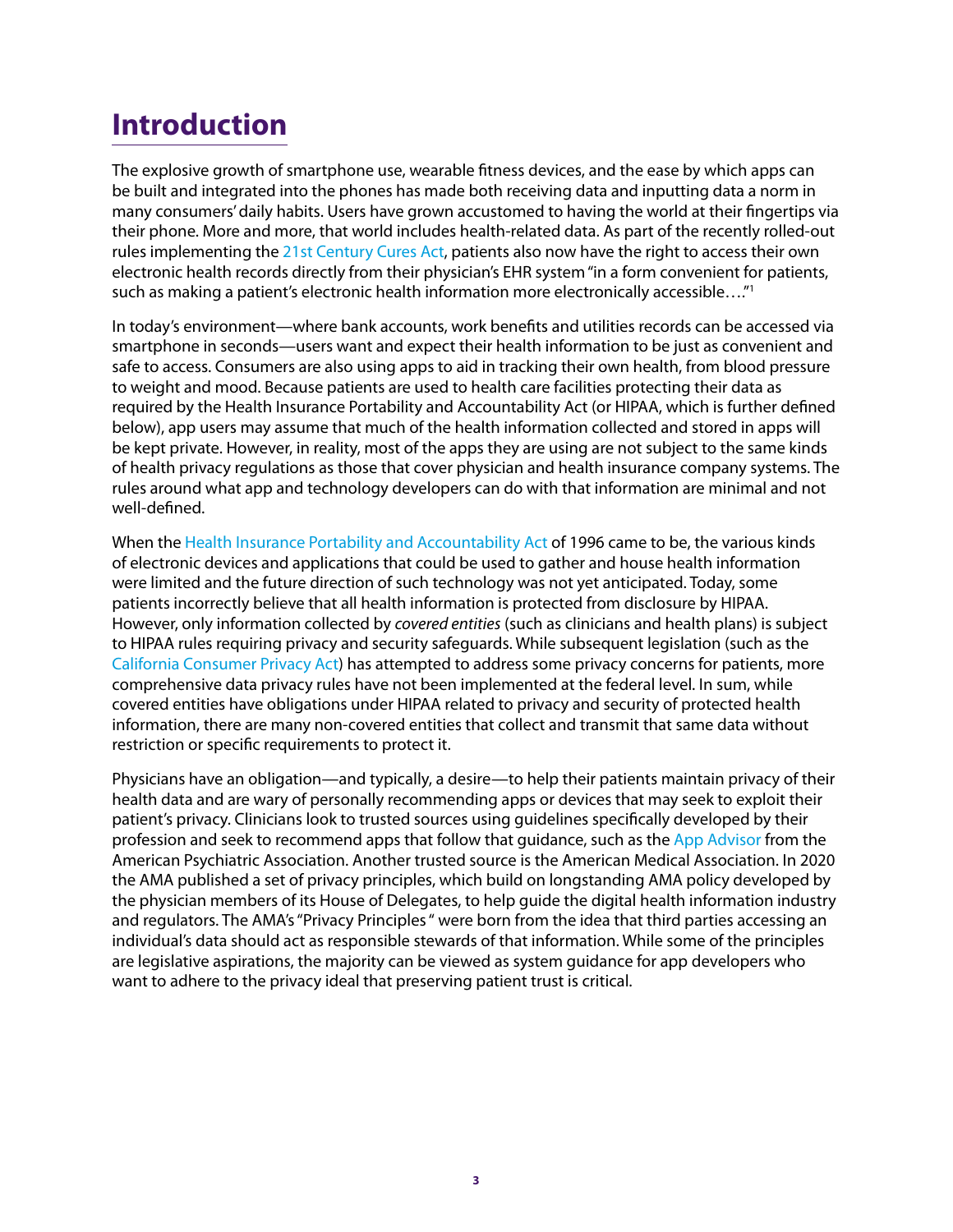# **Digital health apps and data privacy**

The meteoric rise in smartphone use with 85% of U.S. consumers owning at least one smartphone<sup>2</sup> has also led to widespread availability of an array of consumer apps. These include apps that help users track and store health, fitness and wellness information. In additional to smartphone apps, at least 1 in 5 Americans use some kind of smart watch or wearable fitness tracker.<sup>[3](#page-14-0)</sup> Consumers have become accustomed to having health and wellness information at their fingertips and they can count on over 300,000<sup>[4](#page-14-0)</sup> different apps to aid them. The recent publication of the rules associated with the 21st Century Cures Act, mandating that consumers have access to their electronic health records, has opened a new class of apps that can accept uploads of patient records at the patient's direction, often outside of the umbrella of HIPAA. Patients are now seeking advice and recommendations from their physicians for apps to house their electronic medical records, and a recent Pew Survey<sup>5</sup> showed that 90% of respondents preferred apps pre-approved by their physician. Accordingly, there is an opportunity for physicians to place patient privacy at the center of this discussion and for app makers to distinguish their products from the competition by ensuring their products prioritize privacy.

**Patients will be seeking advice and recommendations from their physicians for apps to house their electronic medical records, and a recent Pew Survey showed that 90% of respondents preferred apps pre-approved by their physician.** 

#### **What does your business know about** *your* **business?**

Health and wellness apps like period, pregnancy, and fitness trackers are gaining popularity in the workplace as they increasingly are promoted by companies in collaboration with their health insurance providers. Many employers offer employees the opportunity to participate in wellness programs that track participation in exchange for subsidies on health insurance premiums, monthly checks based on the number of steps walked, or other benefits. While the convenience of having a ready tracker for assistance in weight management, exercise, period tracking and conception planning may seem appealing, more and more of these apps have been collecting personal private details and sharing them with health insurers, employers, and data aggregators like Facebook and Google. A series of investigative articles by the *Washington Post* found that employers were paying to gain access to information input into period tracking apps and fitness trackers that were being promoted by the employer's health insurance company.<sup>6</sup> Both managers and human resources personnel had access to this information. Yet it's nearly impossible to ensure that such information is not used by employers to make arbitrary decisions about an employee's continued employment, salary, promotion potential and more. For example, employers receiving reports from insurers about their employees' daily number of steps could infer that less-active employees are costing the business more money in insurance premiums. Suddenly, employees with mobility limitations due to disability or chronic health conditions or those who live in unsafe neighborhoods may be at greater risk of losing their job, again demonstrating how a loss of data privacy can create or exacerbate inequities.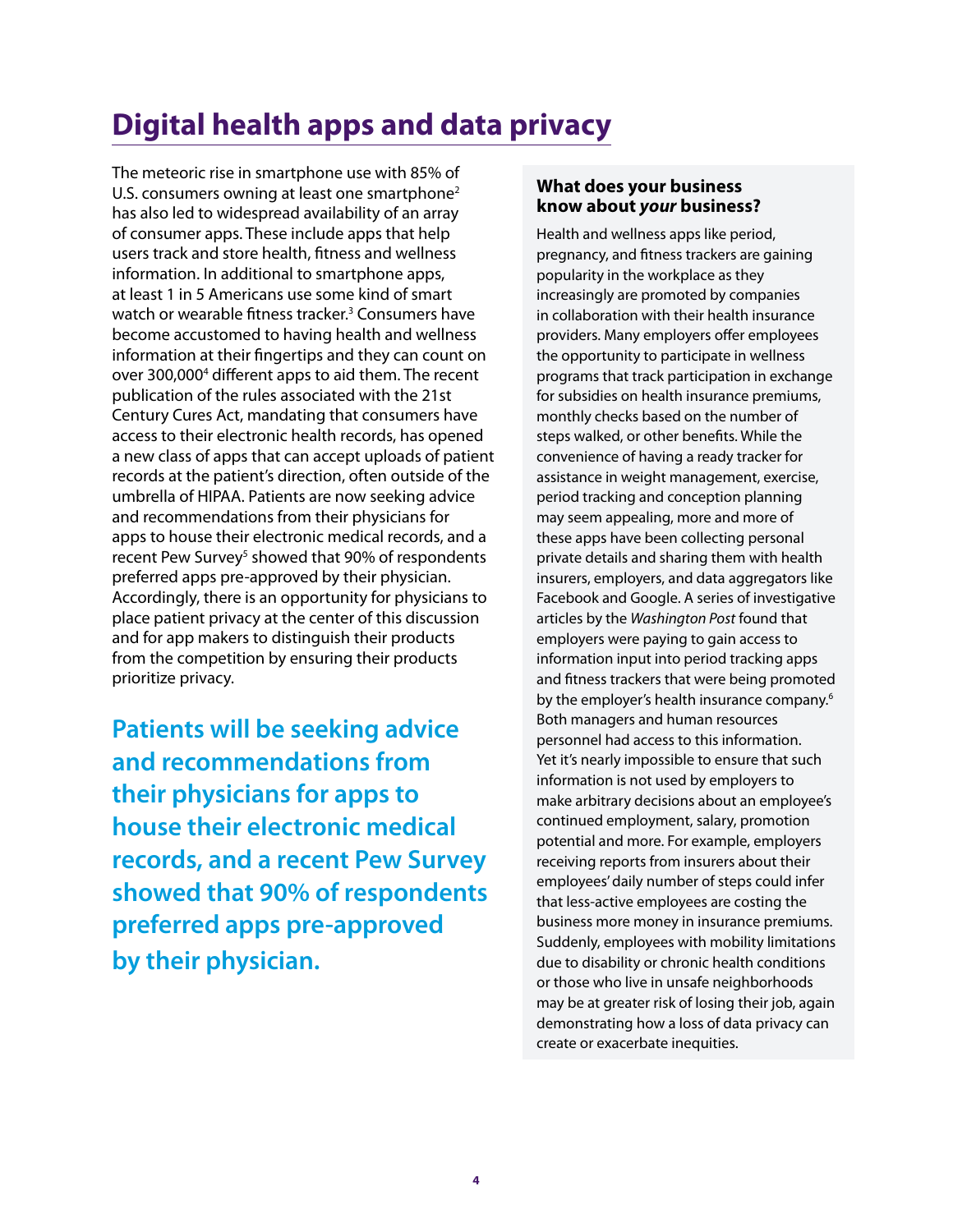Using a digital weight management app as an example, the kind of data that is collected by the app may seem harmless to the user at first. A typical weight management app collects information like height, weight, body fat percentage, sleep times and patterns, caloric intake, types or even brands of foods eaten, exercise, and in some cases, mood, blood sugar and blood pressure. This kind of information may not seem like medical data when the user was entering it into the app, but as a picture of a person's health begins to evolve from the information submitted, it starts to look more and more like what might be found in a medical record. A marketer, an insurance company, or an employer could have access to that information and use it in ways that the consumer may not have imagined. Accordingly, apps can differentiate themselves by building trust with consumers that their personal private data will not be shared with unknown or unwanted parties.

As an example scenario, a person using a digital weight management app over six months faithfully might paint a picture of an individual at risk for type-2 diabetes, who is struggling to lose weight and perhaps has concerning blood pressure trends. This person dutifully enters all their meals and includes information like alcohol consumption. If the app was recommended to the user by their employer's benefits program (as many are today), is the information the user inputs going back to the employer? Depending on what the terms of use are for the app, the employer or even the employer's health insurance company may have access to that information.<sup>6</sup> Employees may be uncomfortable with their employer's knowledge of details of their dietary and alcohol consumption, which could lead to bias or outright discrimination that manifests through failure to provide merit-based promotions or raises, or even termination.

Employers are not the only entities that can use health data to make decisions about individuals. Health insurers accessing health-related data also use that data for health scoring and pricing.<sup>[7](#page-14-0)</sup> For example, insurers and other third parties collect data from medical devices used at home—sometimes without the patient's knowledge or consent. Insurance companies have been found to deny claims for continuous positive airway pressure (CPAP) machine users when patients are not consistently using the device even if the patient is not using it for legitimate reasons (e.g., a mask not fitting properly).<sup>8</sup> Today's CPAP machines are sending usage information not only to insurers but also to the machine manufacturer's and even the medical supply companies providing the machines and accessories.<sup>8</sup> This sharing of data is allowed under current federal privacy laws.

**"The companies are tracking your race, education level, TV habits, marital status, net worth. They're collecting what you post on social media, whether you're behind on your bills, what you order online. Then they feed this information into complicated computer algorithms that spit out predictions about how much your health care could cost them."**

Marshall Allen, [health-insurers-are-vacuuming-up-details-about-you-and-it-could-raise-your-rates,](https://www.npr.org/sections/health-shots/2018/07/17/629441555/health-insurers-are-vacuuming-up-details-about-you-and-it-could-raise-your-rates) NPR and ProPublica, July 17, 2018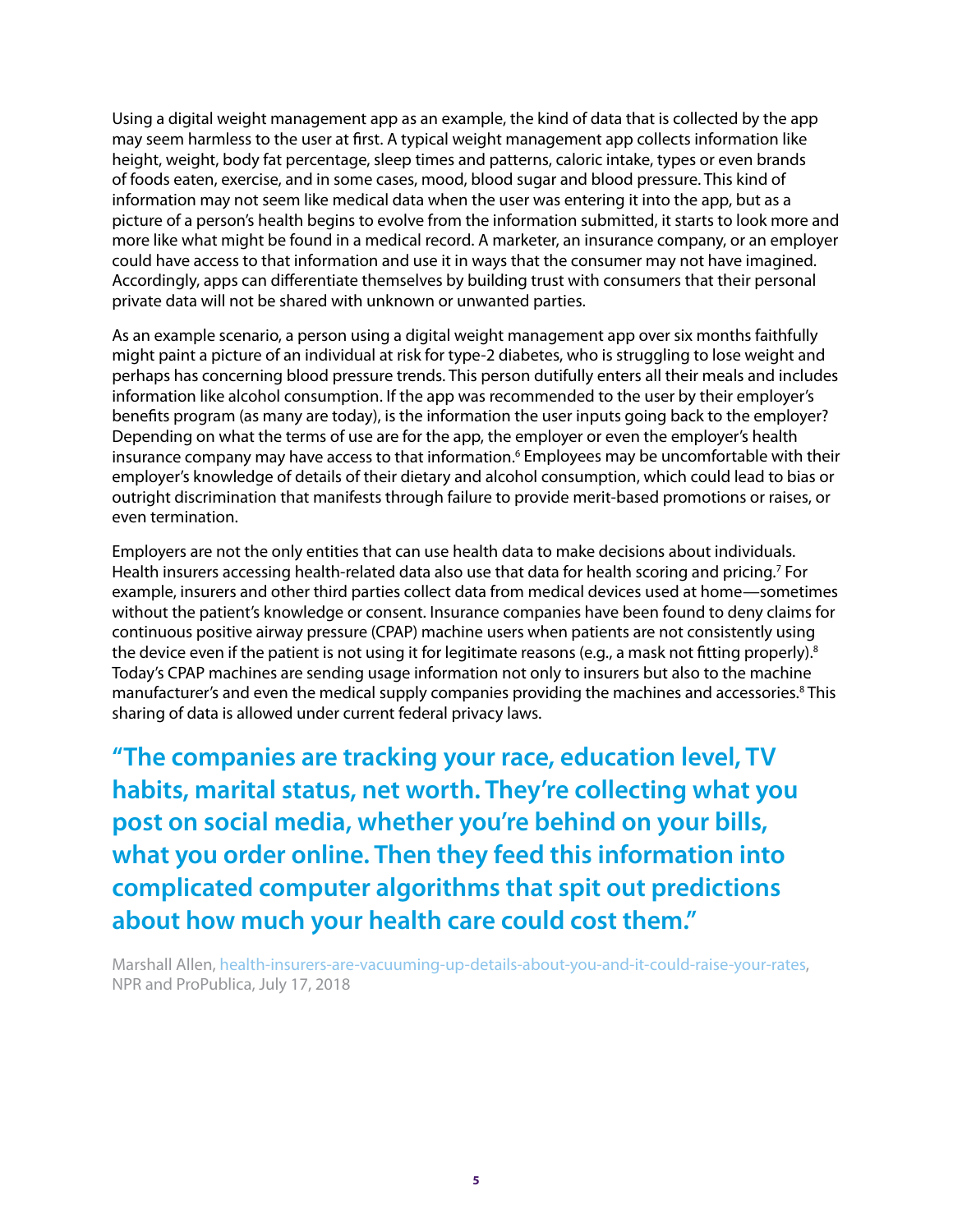The harms perpetuated by unrestricted data sharing are not limited to health or employment and have the potential to actually exclude individuals from opportunities to better their lives. In 2016, the Federal Trade Commission (FTC), a federal agency charged with a range of consumer protection activities, released its report, "Big Data: A Tool for Inclusion or Exclusion?" to explore the potential of big data both to create opportunities for consumers and to exclude them from such opportunities.<sup>9</sup> The report was based on the types of data provided through consumer-facing apps, such as those described above. Unsurprisingly, the report found that big data offers vast possibilities for both help and harm. Specifically, it noted that big data has the potential to target educational, credit, health care, and employment opportunities to communities with low income and under-resourced populations. At the same time, however, the report states that potential inaccuracies and biases might lead to detrimental effects for the very same populations.

Unfortunately, in the time since the report was published, we've seen examples of how such biases limit opportunities for marginalized populations. The vast amounts of data that we produce—and which are aggregated, sliced, and diced by third parties—has facilitated the development of risk scores by a wide range of companies, including health insurers.<sup>10</sup> Most people are not even aware these scores exist.

These types of unchecked data processing and algorithmic decision-making practices can amplify discrimination based on race, gender, sexual orientation, ability, age, financial status and other group membership. For example, in March of 2019, the U.S. Department of Housing and Urban Development (HUD) sued Facebook for "encouraging, enabling and causing housing discrimination" when it allows companies that use the platform to improperly shield who can see certain housing ads.11 HUD also alleged that "Facebook allowed advertisers certain tools on their advertising platform that could exclude people who were classified as 'non-American-born,' 'non-Christian' or 'interested in Hispanic culture,' among other things."11 It also said advertisers could exclude people based on ZIP code, essentially "drawing a red line around those neighborhoods on a map"<sup>11</sup>—a digital translation of the redlining policies that have oppressed marginalized populations across the United States historically, particularly throughout the 1900s. These types of practices are only more harmful when combined with sensitive health information. More must be done to help people protect themselves from the misuse and abuse of their data.

**"The vast amounts of data that we produce—and which are aggregated, sliced, and diced by third parties—has facilitated the development of risk scores by a wide range of companies, including health insurers. Most people are not even aware these scores exist."**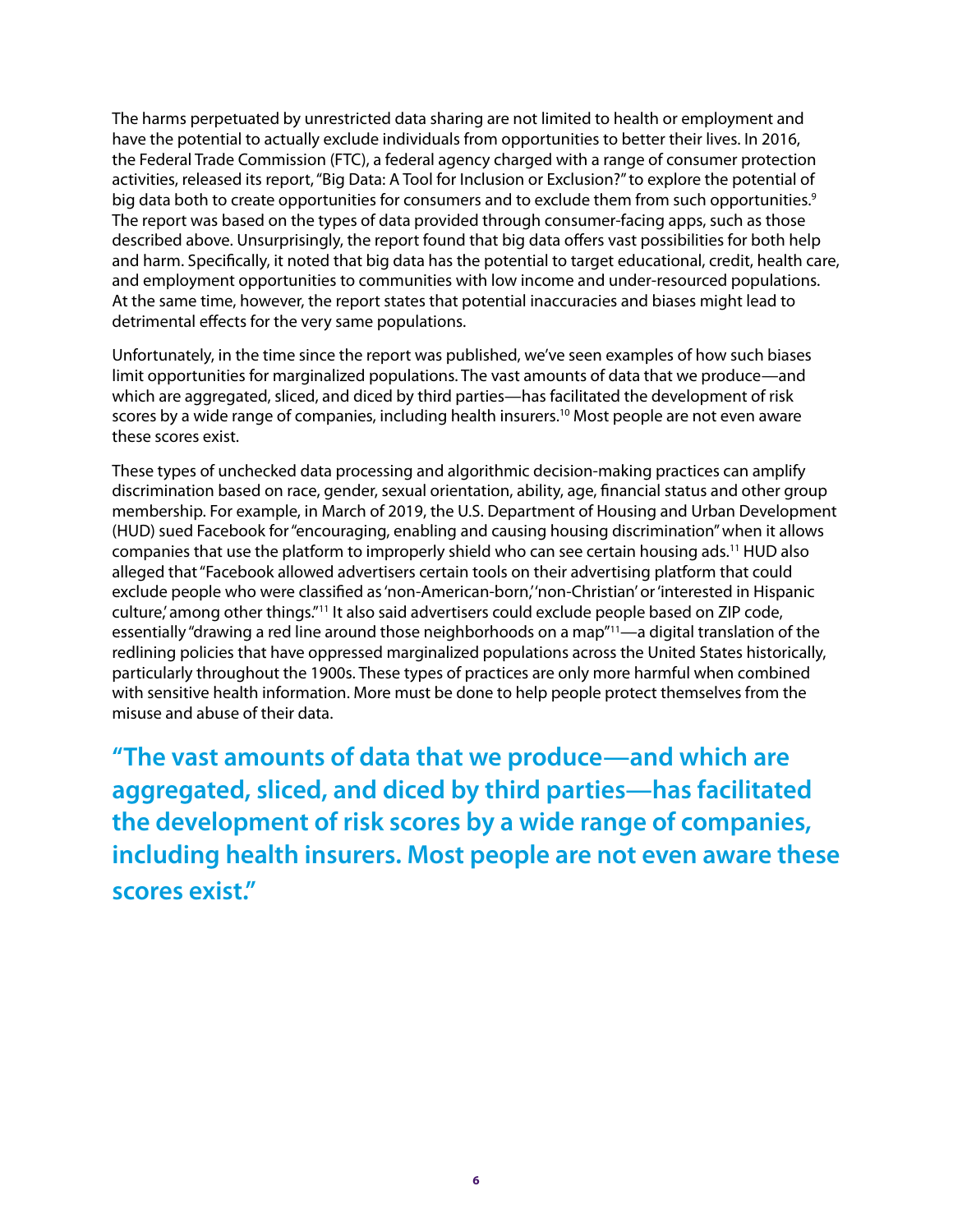## **Consumer consent must be meaningful**

The digital health information collected by wellness apps or wearable devices and shared among data brokers, insurance companies or even social media companies like Facebook may not worry consumers who are used to sharing many aspects of their lives in today's digital culture. However, once that data is out there, it's almost impossible to re-bottle. Furthermore, organizations you interact with may use your information as a basis for making decisions that may be against your best interests—such as decisions around whether you and your children can obtain life insurance, and restrictions on coverage amounts when you apply for a health insurance plan or seek to use its benefits.

Additionally, consumers are largely unaware of all the ways their data is collected and shared. Users are finding out after-the-fact that certain companies have been collecting and sharing their data in ways they didn't envision, such as merging wellness data with available personal genomic data that was also voluntarily given away via a direct-to-consumer genealogy service.[1](#page-14-0)2 For example, the Facebook SDK (Software Development Kit) is a common way for apps to collect user data, ultimately sending it to Facebook for uses like targeting advertising, without the user knowing that data is being collected and shared[.1](#page-14-0)3 SDKs are a common way for developers to add functions to their apps that they don't want to build on their own, but many share user data with their originating system, meaning that unknown third parties may have access to user information in ways perhaps even the app developer was not aware of. Consumers are not comfortable with these practices and are overwhelmingly in favor of companies being more proactive about data privacy. A study by PWC shows that over 90% of consumers agreed that companies should be responsible for ensuring data is safe and used responsibly.<sup>14</sup>

#### **I saw it on Facebook**

The rise in direct-to-consumer apps that can obtain and house consumer health information without being subject to HIPAA regulations is growing. Consumers may be unaware that the health information they upload to an app is no more protected from disclosure to third parties than any other type of app data. This can include sensitive health records requested by the consumer and uploaded from an EHR to an app on their smartphone. [\(BMJ, 2021\)](https://www.bmj.com/content/373/bmj.n1248)

Health and fitness apps are already known to share users' data directly with Facebook or other data collectors, unbeknownst to the consumer and even when the consumer does not have a Facebook account. Consumers may not be aware that information like heart rate, weight, height or even mental health concerns may be funneled by that app to Facebook via the Facebook SDK. This is called "Off-Facebook Activity" and is a growing trend in the data collection space.

#### [\(Schechner & Secada, Feb. 22, 2019\)](https://www.wsj.com/articles/you-give-apps-sensitive-personal-information-then-they-tell-facebook-11550851636)

Another category of apps that has grown tremendously in the last few years is addiction and recovery assistance apps. Again, using SDKs from companies like Facebook, Zoom and Google, the app developers are knowingly or unknowingly exposing some of the user's data to third parties, including ad generators and data aggregators. Users may be unaware that data related to their substance abuse treatment is shared with strangers for unknown purposes.

#### [\(Morrison, July 12, 2021\)](https://www.vox.com/recode/22570076/health-apps-privacy-opioid-addiction-app-report)

Some app and wearable device companies have mechanisms to collect consent for data sharing and most advertise their data sharing practices in their "Terms of Service." All too often consumers bypass reading the lengthy and confusing legal text of such agreements and/or misunderstand what they have agreed to in their consent. Often, the consent controls and privacy policies are not clear or specific enough to be meaningful to consumers. By providing clear consent controls and easy-tounderstand terms of service, these companies can take proactive steps toward becoming responsible stewards of health and wellness information while promoting equity by ensuring all users can understand the app's data practices and take advantage of its privacy controls.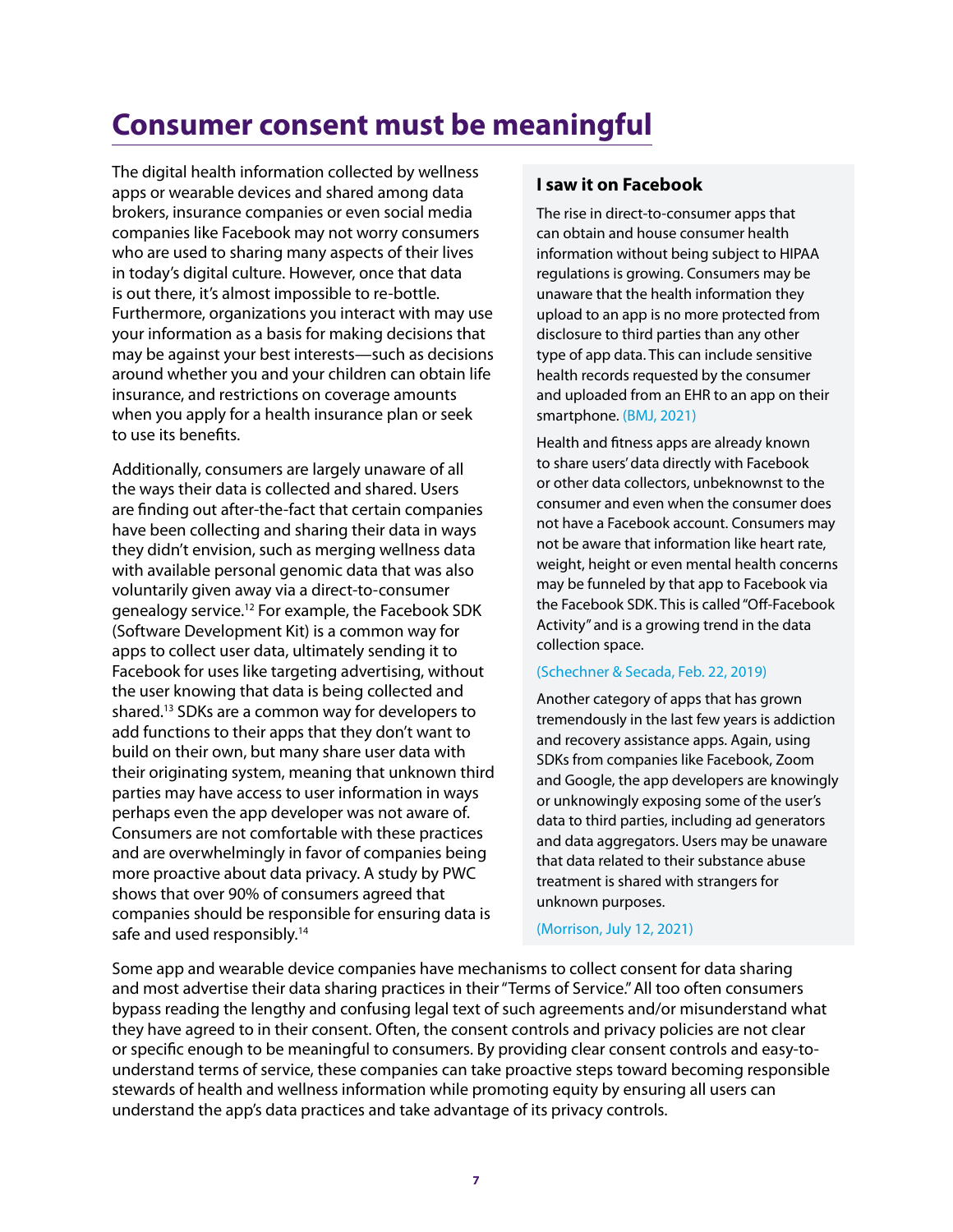## **Balancing user wants with ethical privacy practices**

Physicians understand that patient health data is both useful and powerful. That said, personal health information getting into the wrong hands or being used to deny patient treatment or make obtaining treatment more difficult is a risk in today's digital landscape. As a partner to physicians for over 170 years, the AMA is a trusted source for clinicians looking for guidance on what makes for good privacy practices. Physicians may be more willing to make app recommendations to their patients if they know those apps and wearable devices

**Physicians may be more willing to make app recommendations to their patients if they know those apps and wearable devices follow a trusted set of privacy guidelines created by their industry for their industry.**

follow a comprehensive set of privacy guidelines created by a professional physician or medical association and focused on protecting the trust at the heart of the patient-physician relationship.

As discussed in this paper, investigative reports are increasingly showing how various entities use health-related data along with other demographic and lifestyle information to set health care prices, limit coverage, or withhold opportunities from certain individuals and communities. This practice frequently targets communities that already face disparities in health care outcomes due to systemic discrimination and that have fewer resources to advocate for their health care. There is also a growing concern that patients eager to manage the exchange of their health care data may opt to upload their digitally available health care information to apps despite misunderstanding that app's terms of service, which allow the app to share that information with unknown third parties. Despite the great promise of consumer-directed heath exchange allowing users to more easily obtain and share their medical records, portable medical records in the hands of unscrupulous businesses or data brokers is a wild-west scenario that is just beginning to play out in the United States.

**As it becomes clearer how much of a consumer's personal information, including health information, is being shared with companies like Facebook and Google, apps with a reputation for privacy-by-design will find themselves in a strong position with consumers and physicians—and, potentially, regulators.**

App and wearable device makers who choose to follow privacy guidelines as outlined by organizations like the AMA may have a strategic advantage with consumers concerned about digital privacy and with clinicians making recommendations to patients. A survey by Black Book found that 57% of health care consumers are concerned about health IT and data privacy concerns, noting that such concerns often prevent them from sharing certain health data with their doctors.[15](#page-14-0) In this regard, continued industry failure to prioritize privacy in technology could have significant implications for patient safety.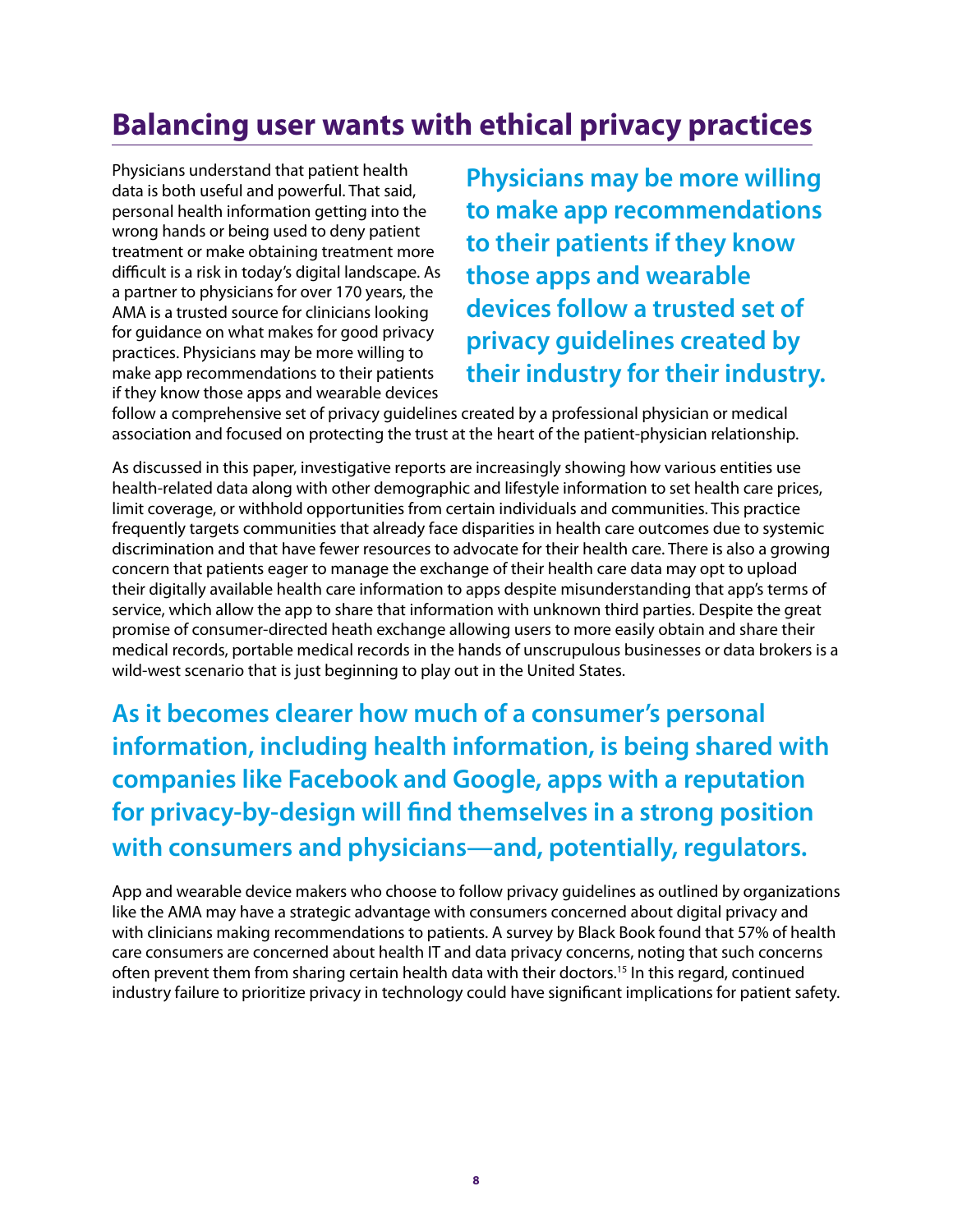As it becomes clearer how much of a consumer's personal information, including health information, is being shared with companies like Facebook and Google, apps with a reputation for privacy-by-design will find themselves in a strong position with consumers and physicians—and, potentially, regulators. Federal and state legislators are increasingly introducing and enacting more comprehensive digital privacy laws, such as the [California Consumer Privacy Act](https://oag.ca.gov/privacy/ccpa). Additionally, the FTC has [clarified](https://www.ftc.gov/system/files/documents/public_statements/1596364/statement_of_the_commission_on_breaches_by_health_apps_and_other_connected_devices.pdf) to the industry that apps (including those connecting to EHRs via application programming interfaces, or APIs) are subject to its Health Breach Notification rule and accompanying—and poised to increase enforcement efforts.<sup>16</sup> Businesses that deal in personal information have choices to make in terms of *privacy debt*; is it easier to implement good data privacy now or scramble to meet privacy regulation and data clean up later?

## **AMA privacy principles: A checklist for app developers**

The AMA's ["Privacy Principles](https://www.ama-assn.org/system/files/2020-05/privacy-principles.pdf)" consider privacy policy from several angles, including individual rights, equity, entity responsibility, legislation and enforcement. The following checklist, which pulls privacy principles from the "Individual Rights," "Equity" and "Entity Responsibility" sections of the document, denotes several specific actions developers can take to implement the principles. They are meant as guidelines for businesses that deal with digital health and wellness information, and that want to follow trusted guidelines for collecting, storing and sharing patient health data. Adopting these guidelines can help bolster understanding of and trust in your company's data privacy practices—an important move that can make your apps more appealing to patients and physicians.

| <b>Individual Rights</b>                                                                                                                                                                           |                                                                                                                                                                                      |
|----------------------------------------------------------------------------------------------------------------------------------------------------------------------------------------------------|--------------------------------------------------------------------------------------------------------------------------------------------------------------------------------------|
| <b>Privacy Principle</b>                                                                                                                                                                           | <b>Action</b>                                                                                                                                                                        |
| Individuals have the right to know exactly<br>1.<br>what data of theirs an entity is accessing, using,<br>disclosing, and processing—and for what<br>purpose-at or before the point of collection. | 1.1 Systems shall identify the intended purpose(s) for all data processing<br>for each entity that might have access to their personal data.                                         |
|                                                                                                                                                                                                    | <b>1.2</b> Systems shall identify all data an entity is accessing, using,<br>disclosing, and processing and the intended purpose prior to<br>the point of collection.                |
|                                                                                                                                                                                                    | 1.3 Systems shall log all access to personal data.                                                                                                                                   |
|                                                                                                                                                                                                    | 1.4 Systems shall provide the ability to review personal data access<br>logging information to the user that owns the personal data.                                                 |
| Individuals have the right to control how<br>2.<br>entities access, use, process, and disclose their<br>data, including secondary (and beyond) uses.                                               | 2.1 Systems shall provide configurable settings functions to allow the<br>user to define which entities may have access to their personal data.                                      |
|                                                                                                                                                                                                    | 2.2 Systems shall identify the mechanisms by which individuals may<br>control how entities access, use, process, and disclose their data,<br>including secondary (and beyond) uses.  |
|                                                                                                                                                                                                    | 2.3 Systems shall identify all entities with the ability to access personal<br>data, the purpose of data sharing, and whether or not personal data is<br>sold and for what purposes. |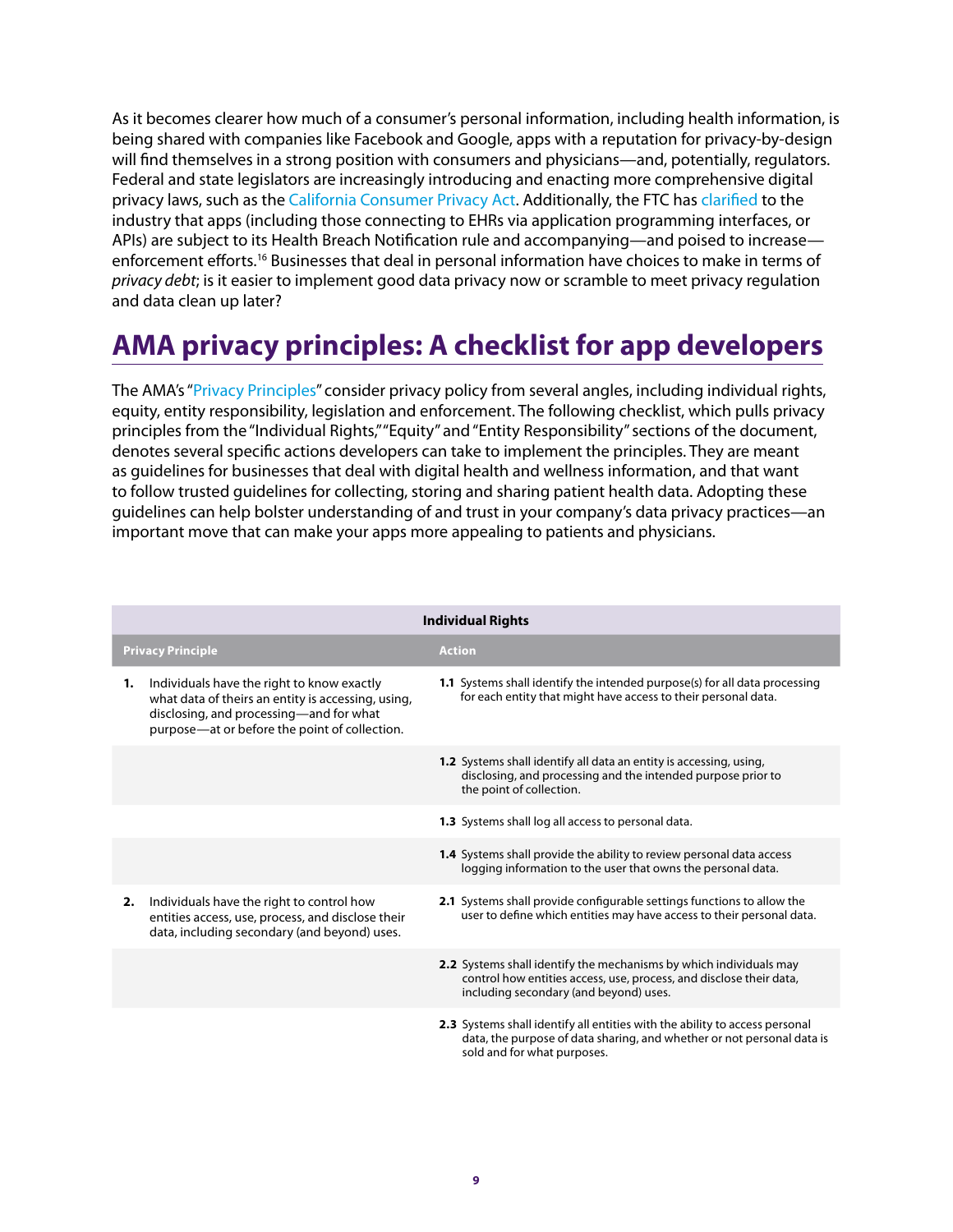|    | <b>Privacy Principle</b>                                                                                                                                                                                                                                                                                                                    | <b>Action</b>                                                                                                                                                                                                                                                                                                         |
|----|---------------------------------------------------------------------------------------------------------------------------------------------------------------------------------------------------------------------------------------------------------------------------------------------------------------------------------------------|-----------------------------------------------------------------------------------------------------------------------------------------------------------------------------------------------------------------------------------------------------------------------------------------------------------------------|
|    |                                                                                                                                                                                                                                                                                                                                             | 2.4 Systems shall deny access to a user's personal data if the entity is not<br>identified in a configurable setting function that allows the user to set<br>or deny access.                                                                                                                                          |
|    |                                                                                                                                                                                                                                                                                                                                             | 2.5 Systems shall ensure that control setting information and methods<br>comply with ADA, Section 508 for accessibility.                                                                                                                                                                                              |
| 3. | Individuals should be notified within a<br>reasonable period of time following a material<br>change in the entity's data access, use,<br>disclosure, and processing practices.                                                                                                                                                              | 3.1 Systems shall provide an initial notification, as defined in the end user<br>license agreement, number of days prior to any material change to an<br>entity's data access.                                                                                                                                        |
|    |                                                                                                                                                                                                                                                                                                                                             | 3.2 Systems shall identify notification agreements (including time to<br>notification from change) related to material changes in the entity's<br>data access, use, disclosure, and processing practices.                                                                                                             |
| 4. | Individuals have a right to direct entities not to<br>sell or otherwise share data about them.                                                                                                                                                                                                                                              | 4.1 Systems shall provide a configurable setting function to allow a<br>user to set whether or not their personal data can be sold or<br>otherwise shared.                                                                                                                                                            |
|    |                                                                                                                                                                                                                                                                                                                                             | 4.2 Systems shall identify which settings are available and the function of<br>those settings in relation to the sale or sharing of personal data.                                                                                                                                                                    |
|    |                                                                                                                                                                                                                                                                                                                                             | 4.3 The default setting of an application should be to deny sale of a user's<br>personal data, with a requirement for a user to opt-in explicitly.                                                                                                                                                                    |
| 5. | Individuals and entities should be able<br>to protect and securely share pieces of<br>information on a granular, as opposed to a<br>document, level.                                                                                                                                                                                        | 5.1 Systems shall provide a configurable setting for each category of<br>personal information that can be potentially shared.                                                                                                                                                                                         |
|    |                                                                                                                                                                                                                                                                                                                                             | 5.2 Systems shall identify which categories of personal information can<br>be controlled through configurable settings.                                                                                                                                                                                               |
| 6. | Individuals have a right to direct an entity to<br>delete their data across the entity's ecosystem<br>of services, including when the entity goes out<br>of business or is bought out by another entity<br>(with potential narrowly delineated exceptions,<br>as determined by regulatory bodies and<br>consistent with stakeholder input). | <b>6.1</b> Systems shall provide a configurable setting to direct the deletion<br>of all personal data from an application and entities authorized for<br>data sharing. This includes options for directing the deletion of<br>data from the device and data stored outside of the device (such<br>as cloud storage). |
|    |                                                                                                                                                                                                                                                                                                                                             | 6.2 Systems shall identify the mechanisms and policies related to<br>the individual's right to direct deletion of all personal data from<br>an application.                                                                                                                                                           |
|    |                                                                                                                                                                                                                                                                                                                                             | 6.3 Systems shall identify the mechanisms and policies related to the<br>individual's right to direct deletion of all personal data from a specific<br>entity authorized for data sharing.                                                                                                                            |
|    |                                                                                                                                                                                                                                                                                                                                             | 6.4 Systems shall direct the deletion of all user personal data from an<br>application and entities authorized for data sharing upon going out<br>of business.                                                                                                                                                        |
| 7. | Individuals have the right to access and extract<br>their data from a platform in a machine-<br>readable format.                                                                                                                                                                                                                            | 7.1 Systems shall provide a user with the ability to extract their<br>personal data for review in a common machine-readable and<br>non-proprietary format.                                                                                                                                                            |
|    |                                                                                                                                                                                                                                                                                                                                             | 7.2 Systems shall identify the mechanism(s) available to the individual to<br>extract their personal data.                                                                                                                                                                                                            |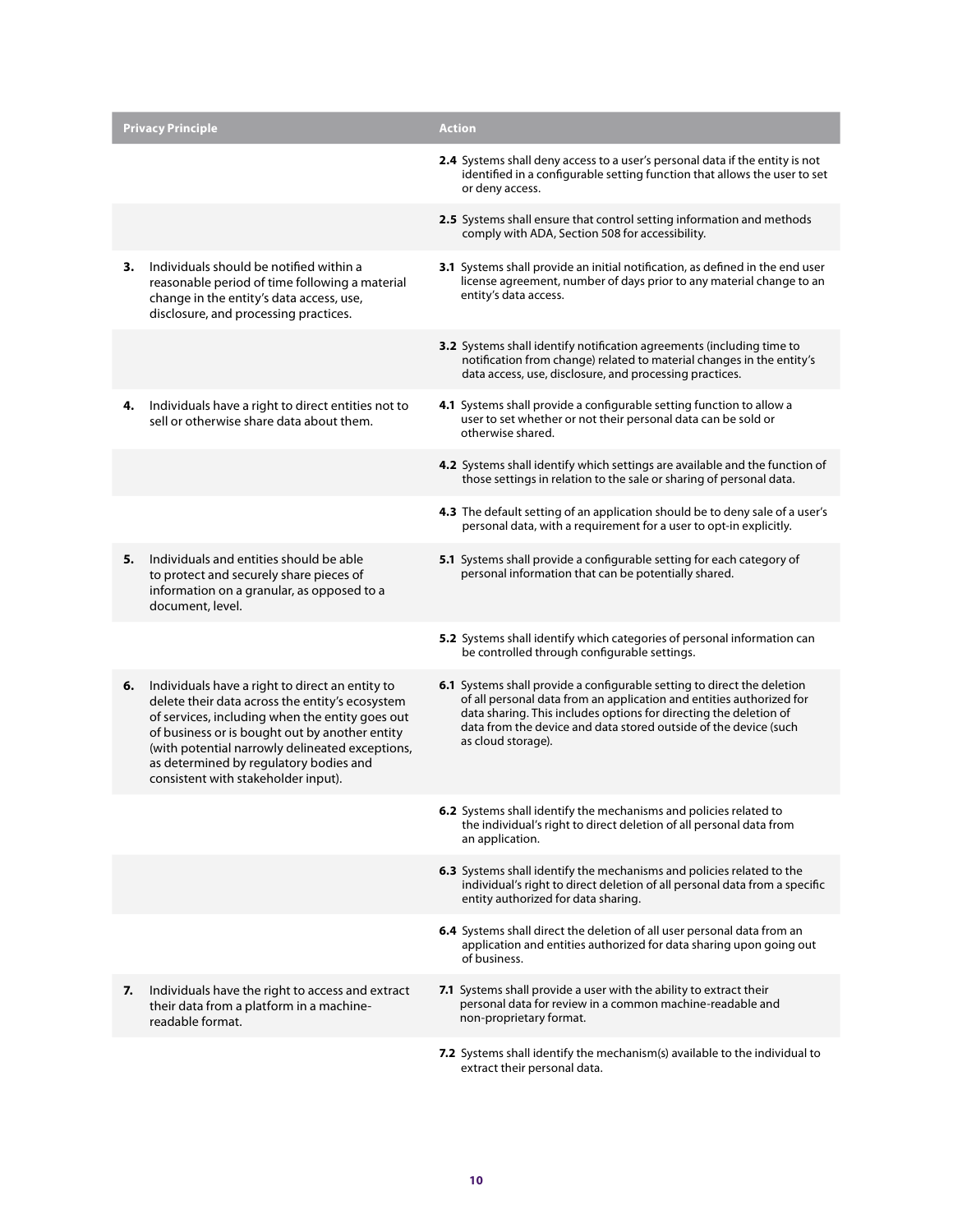| <b>Privacy Principle</b>                                                                                                                                                                                                                                                                                                                                                                                                                                                 | <b>Action</b>                                                                                                                                                                                                                                                                                                                                             |
|--------------------------------------------------------------------------------------------------------------------------------------------------------------------------------------------------------------------------------------------------------------------------------------------------------------------------------------------------------------------------------------------------------------------------------------------------------------------------|-----------------------------------------------------------------------------------------------------------------------------------------------------------------------------------------------------------------------------------------------------------------------------------------------------------------------------------------------------------|
| Individuals should have the right to know<br>8.<br>whether their data will be used to develop<br>and/or train machines or algorithms. The<br>opportunity to participate in data collection for<br>these purposes must be on an opt-in basis.                                                                                                                                                                                                                             | 8.1 Systems shall make the consent for participation in data collection<br>for use in developing and/or training machines or algorithms a<br>configurable setting. The settings shall require the user to explicitly<br>opt-in for data collection for this purpose.                                                                                      |
|                                                                                                                                                                                                                                                                                                                                                                                                                                                                          | 8.2 Systems shall deny data collection of a user's personal data by default<br>unless the user has changed their configurable setting to allow it.                                                                                                                                                                                                        |
|                                                                                                                                                                                                                                                                                                                                                                                                                                                                          | 8.3 Systems shall depersonalize any data used to develop and/or train<br>machines or algorithms and communicate depersonalization<br>practices to users.                                                                                                                                                                                                  |
| Privacy rights should be honored unless they<br>9.<br>are waived by an individual in a meaningful<br>way, the information is appropriately<br>de-identified (using techniques that are<br>demonstrably robust, scalable, transparent,<br>and provable), or in rare instances when strong<br>countervailing interests in public health or<br>safety justify invasions of privacy or breaches<br>of confidentiality and, in such case, to the<br>minimum extent necessary. | 9.1 Systems shall identify agreed upon terms for honoring privacy rights<br>unless they are waived related to information de-identification or in<br>rare instances when strong countervailing interests in public health or<br>safety justify invasions of privacy or breaches of confidentiality and, in<br>such case, to the minimum extent necessary. |
| <b>10.</b> Disclosures of an individual's data should<br>be limited to that information, portion of<br>the medical record, or abstract necessary to<br>fulfill the immediate and specific purpose of<br>disclosure.                                                                                                                                                                                                                                                      | 10.1 Systems shall limit disclosure of personal data elements to only<br>those elements needed to fulfill the immediate and specific purpose<br>requested. For example, an app housing medical record data shall<br>not disclose information like user geolocation.                                                                                       |
| 11. Individuals who access their medical records<br>using apps should have mechanisms to<br>annotate-but not change-the copy of the<br>record they hold. These mechanisms should<br>track who made the annotation, when, how,<br>and why.                                                                                                                                                                                                                                | 11.1 Systems shall provide annotation functionality for users to have the<br>capability to annotate copies of their records.                                                                                                                                                                                                                              |
|                                                                                                                                                                                                                                                                                                                                                                                                                                                                          | 11.2 Systems shall identify the annotation functionality available for<br>annotate copies of the records held while indicating that such notes<br>shall not change the data.                                                                                                                                                                              |
|                                                                                                                                                                                                                                                                                                                                                                                                                                                                          | 11.3 Systems shall maintain an annotation history for all users that make<br>annotations to copies of a user's record.                                                                                                                                                                                                                                    |

**11.4** Systems shall identify what and how annotation history for users that make annotations shall persist in the system.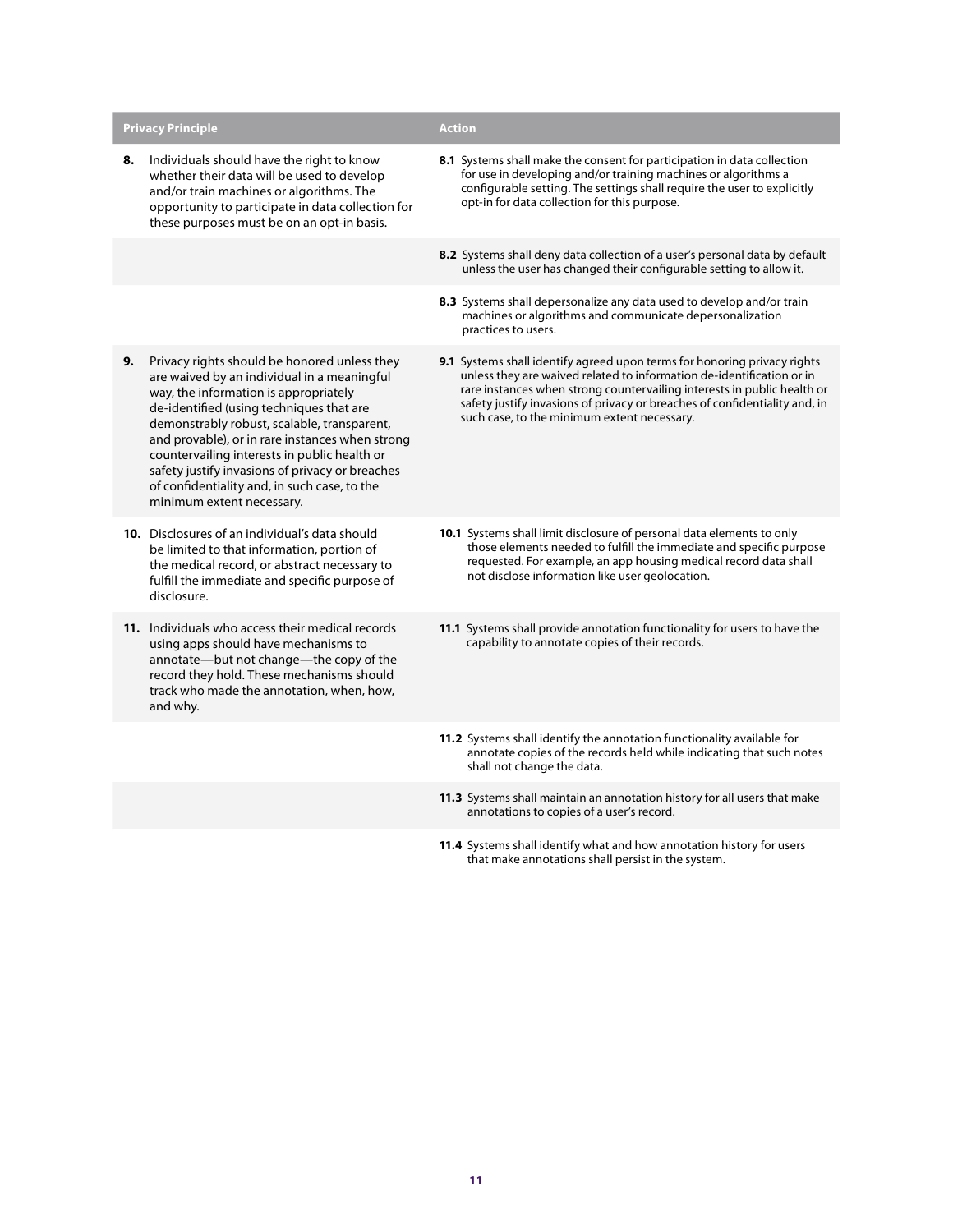|    |                                                                                                                                                                                                                                                                                                                                                                                                                                                                                                                                                                            | <b>Equity</b>                                                                                                                                                                                                                                                                                                                                          |
|----|----------------------------------------------------------------------------------------------------------------------------------------------------------------------------------------------------------------------------------------------------------------------------------------------------------------------------------------------------------------------------------------------------------------------------------------------------------------------------------------------------------------------------------------------------------------------------|--------------------------------------------------------------------------------------------------------------------------------------------------------------------------------------------------------------------------------------------------------------------------------------------------------------------------------------------------------|
|    | <b>Privacy Principle</b>                                                                                                                                                                                                                                                                                                                                                                                                                                                                                                                                                   | <b>Action</b>                                                                                                                                                                                                                                                                                                                                          |
| 1. | Privacy protections should promote equity<br>and justice.                                                                                                                                                                                                                                                                                                                                                                                                                                                                                                                  | 1.1 Systems shall implement privacy protections that recognize barriers<br>to equity and work to create an equal access and opportunity for<br>all users.                                                                                                                                                                                              |
|    |                                                                                                                                                                                                                                                                                                                                                                                                                                                                                                                                                                            | 1.2 Systems shall implement privacy protections that are fair and<br>reasonable regardless of user.                                                                                                                                                                                                                                                    |
| 2. | Health care information is one of the most<br>personal types of information an individual can<br>possess and generate-regardless of whether<br>it is legally defined as "sensitive" or protected<br>health information under HIPAA-and<br>individuals accessing, processing, selling, and<br>using it without the individual's best interest at<br>heart can cause irreparable harm.                                                                                                                                                                                       | 2.1 Systems shall treat all user health care information with the same<br>regard for privacy regardless of whether it is legally defined as<br>sensitive or protected under HIPAA.                                                                                                                                                                     |
| з. | Individuals should be protected from<br>discrimination, stigmatization, discriminatory<br>profiling, and exploitation occurring during<br>collection and processing of data, and resulting<br>from use and sharing of data, with particular<br>attention paid to minoritized and marginalized<br>(vulnerable) communities. Similarly, individuals<br>should be protected from discrimination,<br>stigmatization, profiling, and exploitation based<br>on inferences drawn from a refusal to use or<br>cessation of use of an app or digital health tool.                   | 3.1 Systems shall protect consumers from discrimination, stigmatization,<br>discriminatory profiling, and exploitation as part of the collection and<br>processing of health care and related data.                                                                                                                                                    |
|    |                                                                                                                                                                                                                                                                                                                                                                                                                                                                                                                                                                            | 3.2 Systems shall protect consumers from discrimination, stigmatization,<br>discriminatory profiling, and exploitation resulting from the use and<br>sharing of health care and related data.                                                                                                                                                          |
|    |                                                                                                                                                                                                                                                                                                                                                                                                                                                                                                                                                                            | 3.3 Systems shall protect consumers from discrimination, stigmatization,<br>discriminatory profiling, and exploitation with an equitable<br>application of protection and ensure that users from historically<br>marginalized communities, e.g., people without housing, people with<br>disabilities, LGBTQ+ people are afforded the same protections. |
|    |                                                                                                                                                                                                                                                                                                                                                                                                                                                                                                                                                                            | 3.4 Systems shall protect consumers from discrimination, stigmatization,<br>discriminatory profiling, and exploitation based on their choices<br>related to data sharing, refusal to share, or cessation of use of an<br>application or digital health tool.                                                                                           |
|    |                                                                                                                                                                                                                                                                                                                                                                                                                                                                                                                                                                            | 3.5 System shall provide the same level of functionality for all users<br>regardless of permissible use selections.                                                                                                                                                                                                                                    |
| 4. | Because low-income individuals and other<br>vulnerable populations have fewer resources<br>and tools at their disposal to effectively assert<br>their privacy rights, purchase technology with<br>the most advanced and up-to-date privacy and<br>security technology, and recover from harmful<br>invasions of privacy, privacy frameworks (legal<br>or otherwise) must advance policies to benefit<br>individuals of all income levels. For example,<br>the AMA would not support a policy in which<br>paid apps provided greater privacy protections<br>than free apps. | 4.1 Systems shall consider equity in relationship to an individual's ability<br>to purchase technology, recover from privacy breaches, or advocate<br>for their privacy rights effectively.                                                                                                                                                            |
|    |                                                                                                                                                                                                                                                                                                                                                                                                                                                                                                                                                                            | 4.2 Systems shall not make protections of privacy greater in applications                                                                                                                                                                                                                                                                              |

or digital health tools based on fees for service or technology

selections made by a consumer.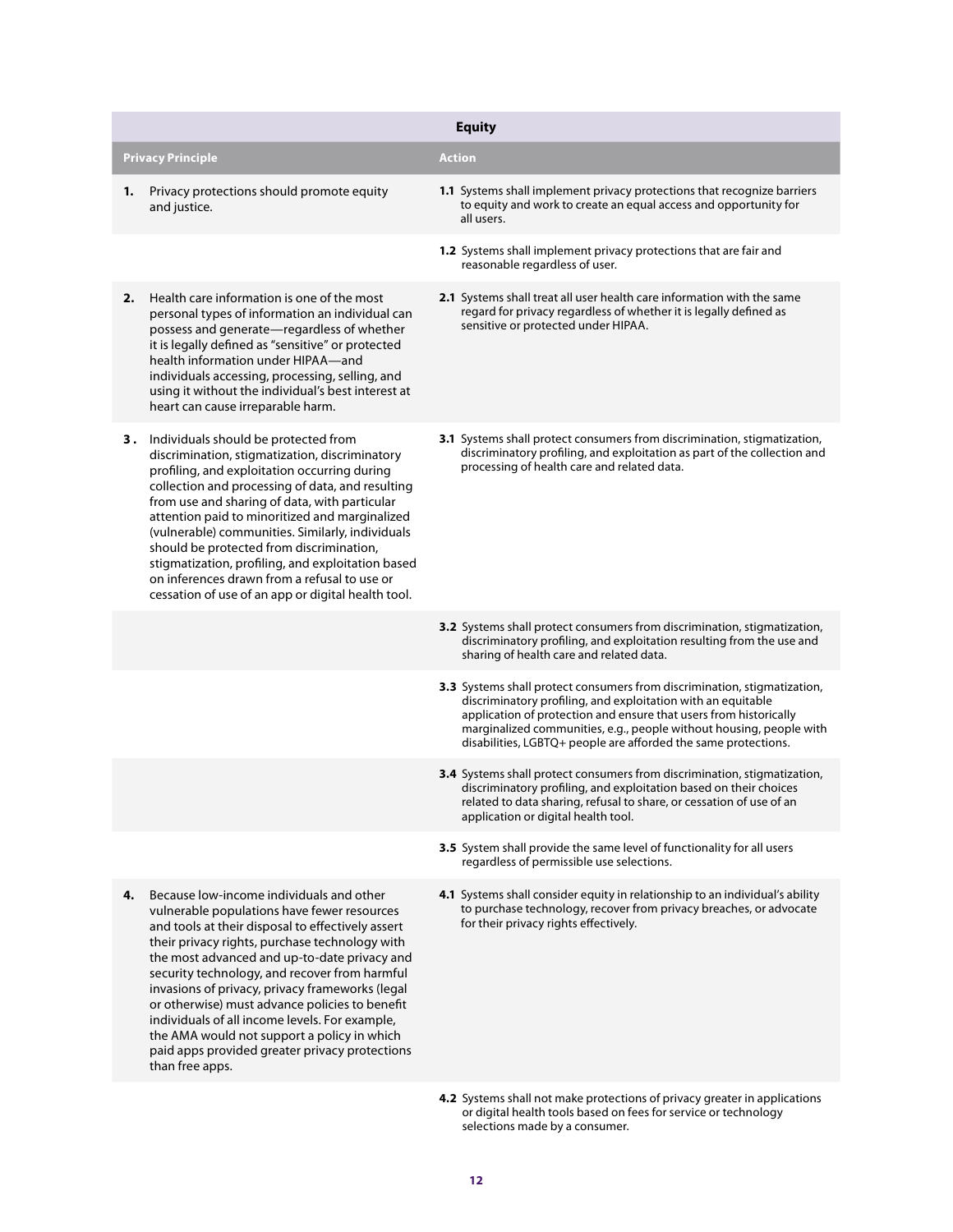#### **Privacy Principle Action**

**5.** Law enforcement agencies requesting medical information should be given access to such information only with a court order and if the law enforcement entity has shown, by clear and convincing evidence, that the information sought is necessary to a specific, legitimate law enforcement inquiry; that the needs of the law enforcement authority cannot be satisfied by nonidentifiable health information or by any other information; and that the law enforcement need for the information outweighs the privacy interest of the individual to whom the information pertains.

 Any applicable legal requirements for law enforcement access to medical information imposed by federal, state, or local laws shall apply in addition to this principle.

**6.** Employers and insurers should be barred from unconsented access to identifiable medical information to assure that knowledge of sensitive facts does not form the basis of adverse decisions against individuals, such as non-coverage of stigmatized health conditions.

- 
- **5.1** Systems shall pledge to only provide identifiable health care data to law enforcement either due to court order and if the law enforcement entity has shown by clear and convincing evidence that the information is necessary to a specific and legitimate law enforcement inquiry and that the law enforcement need for the information outweighs the privacy interest of the individual to whom to information pertains.

- **5.2** Systems shall adhere to all applicable federal, state, and local laws when responding to requests for access to medical information from law enforcement.
- **6.1** Systems shall deny employers and insurers from unconsented access to identifiable medication information.
- **6.2** Systems shall prevent use of consented or unconsented accessed medical information from being used to form the basis of adverse decisions against individuals.

| <b>Entity Responsibility</b>                                                                                                                                                                                                                                                                                                                                                                                       |                                                                                                                                                                                        |  |
|--------------------------------------------------------------------------------------------------------------------------------------------------------------------------------------------------------------------------------------------------------------------------------------------------------------------------------------------------------------------------------------------------------------------|----------------------------------------------------------------------------------------------------------------------------------------------------------------------------------------|--|
| <b>Privacy Principle</b>                                                                                                                                                                                                                                                                                                                                                                                           | <b>Action</b>                                                                                                                                                                          |  |
| All entities that maintain an individual's health<br>1.<br>information should have an obligation or<br>"duty of loyalty" to the individual, including<br>the duty to maintain the confidentiality of that<br>information.                                                                                                                                                                                          | <b>1.1</b> Entities shall maintain an individual's health information<br>confidentially; employing policies and procedures that protect the<br>consumer over all other considerations. |  |
| An entity must disclose to individuals exactly<br>2.<br>what data it is collecting and the purpose for its<br>collection. Such information should not be used<br>for a materially different purpose than those<br>disclosed in the notice at the point of collection<br>of such information. For example, an entity<br>that collects location data to provide weather<br>should not use that data for advertising. | <b>2.1</b> Entities shall disclose to individuals exactly what data it is collecting<br>prior to or at the point of collection.                                                        |  |
|                                                                                                                                                                                                                                                                                                                                                                                                                    | <b>2.2</b> Entities shall disclose to individuals exactly the purpose is for all data<br>collected prior to or at the point of collection.                                             |  |
|                                                                                                                                                                                                                                                                                                                                                                                                                    |                                                                                                                                                                                        |  |

**2.3** Entities shall not use information collected for a purpose that is materially different than the purpose disclosed in the notice at the point of collection of such data.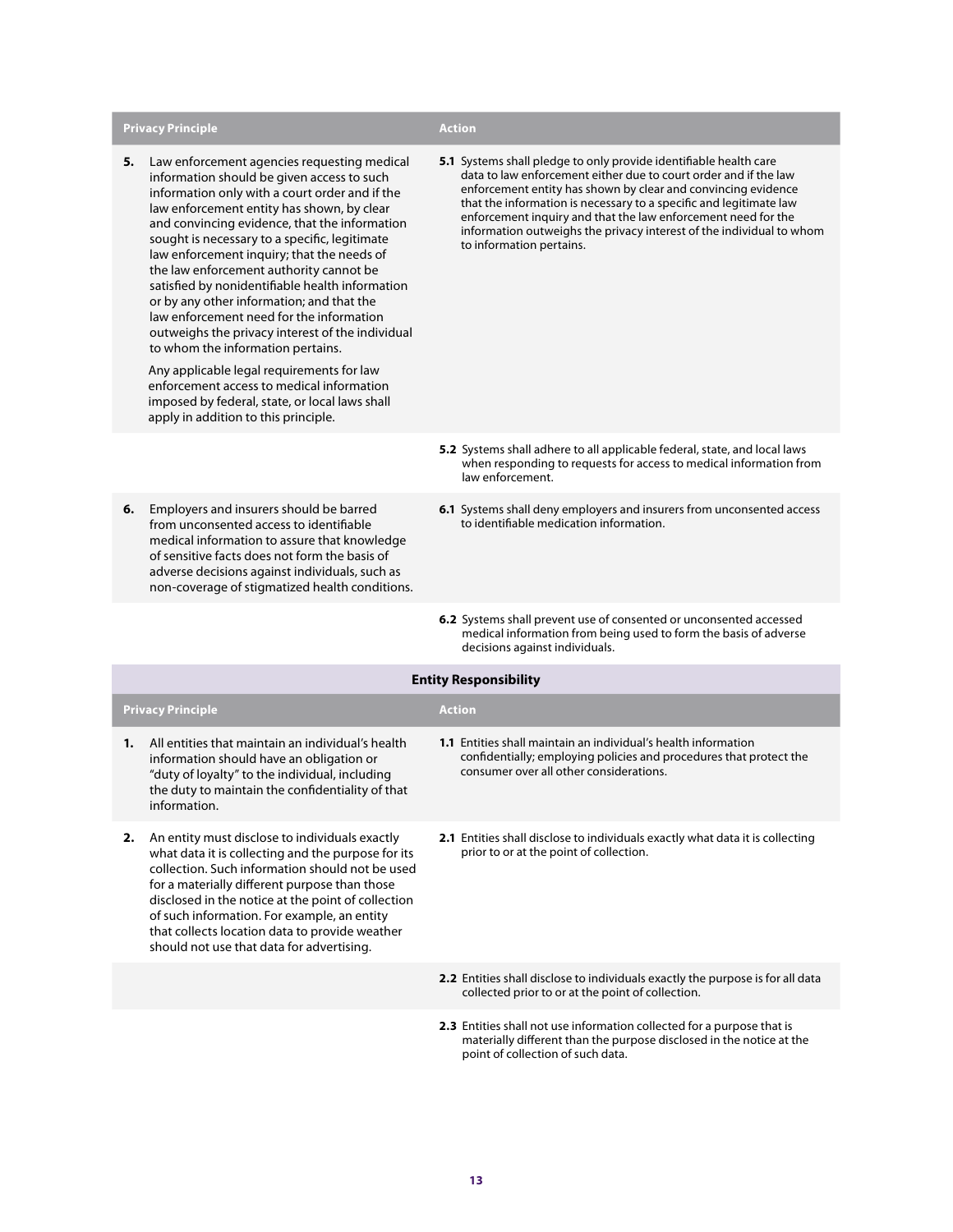|    | <b>Privacy Principle</b>                                                                                                                                                                                                                                                                                                                    | <b>Action</b>                                                                                                                                                                                                                                              |
|----|---------------------------------------------------------------------------------------------------------------------------------------------------------------------------------------------------------------------------------------------------------------------------------------------------------------------------------------------|------------------------------------------------------------------------------------------------------------------------------------------------------------------------------------------------------------------------------------------------------------|
| 3. | Entities should only collect the minimum<br>amount of information needed for a particular<br>purpose, in accordance with regulation and/<br>or federal guidance. For example, a weather<br>app may need general location data (e.g., ZIP<br>code), but not precise location data (e.g., GPS<br>coordinates).                                | 3.1 Entities shall not collect more than the minimum necessary data<br>needed for a particular purpose.                                                                                                                                                    |
| 4. | Entities should establish and make publicly<br>available a data retention policy with<br>established protocols for retaining information<br>for operational or regulatory compliance needs.                                                                                                                                                 | 4.1 Entities shall publicly disclose their data retention policy, including<br>details related to established protocols for retaining information for<br>operational or regulatory compliance needs.                                                       |
| 5. | Entities should be required to disclose to<br>individuals what specific elements of data<br>they collect, why, how often, for what purpose,<br>and specifically with whom they are sharing<br>the data.                                                                                                                                     | 5.1 Entities shall disclose to individuals which specific data elements<br>and data categories they collect. The description of such data<br>elements and/or categories should be able to be easily understood by<br>individuals with low literacy skills. |
|    |                                                                                                                                                                                                                                                                                                                                             | 5.2 Entities shall disclose to individuals the purpose of the data elements<br>they are collecting. (Note: "purpose" and "why" are the same here.)                                                                                                         |
|    |                                                                                                                                                                                                                                                                                                                                             | 5.3 Entities shall disclose to individuals how often they will collect<br>data elements.                                                                                                                                                                   |
|    |                                                                                                                                                                                                                                                                                                                                             | 5.4 Entities shall disclose with whom they are sharing data they collect.                                                                                                                                                                                  |
| 6. | Privacy policies should be written to promote<br>understanding by individuals with elementary<br>school levels of reading comprehension. Terms<br>should be clearly defined and unambiguous.<br>For example, statements such as, "We may<br>share this data with our partners to improve<br>quality" are vague and should not be permitted. | 6.1 Entities shall explain terms and conditions of app or digital health<br>tool use in plain language that is able to be read and understood<br>by individuals with low literacy skills and/or individuals of diverse<br>cultures and language.           |
| 7. | Entities should be prohibited from using<br>health data to discriminate against individuals,<br>including creation of "risk scores" that could<br>hinder patients and their families from<br>receiving health, disability, or life insurance;<br>housing; employment; or access to other social<br>services.                                | 7.1 Entities shall not use health data to aid or abet discrimination or the<br>ability to access products and services for an individual or their family.                                                                                                  |
| 8. | Entities should make their de-identification<br>processes and techniques publicly available.                                                                                                                                                                                                                                                | 8.1 Entities shall publicly disclose their data de-identification processes<br>and techniques.                                                                                                                                                             |